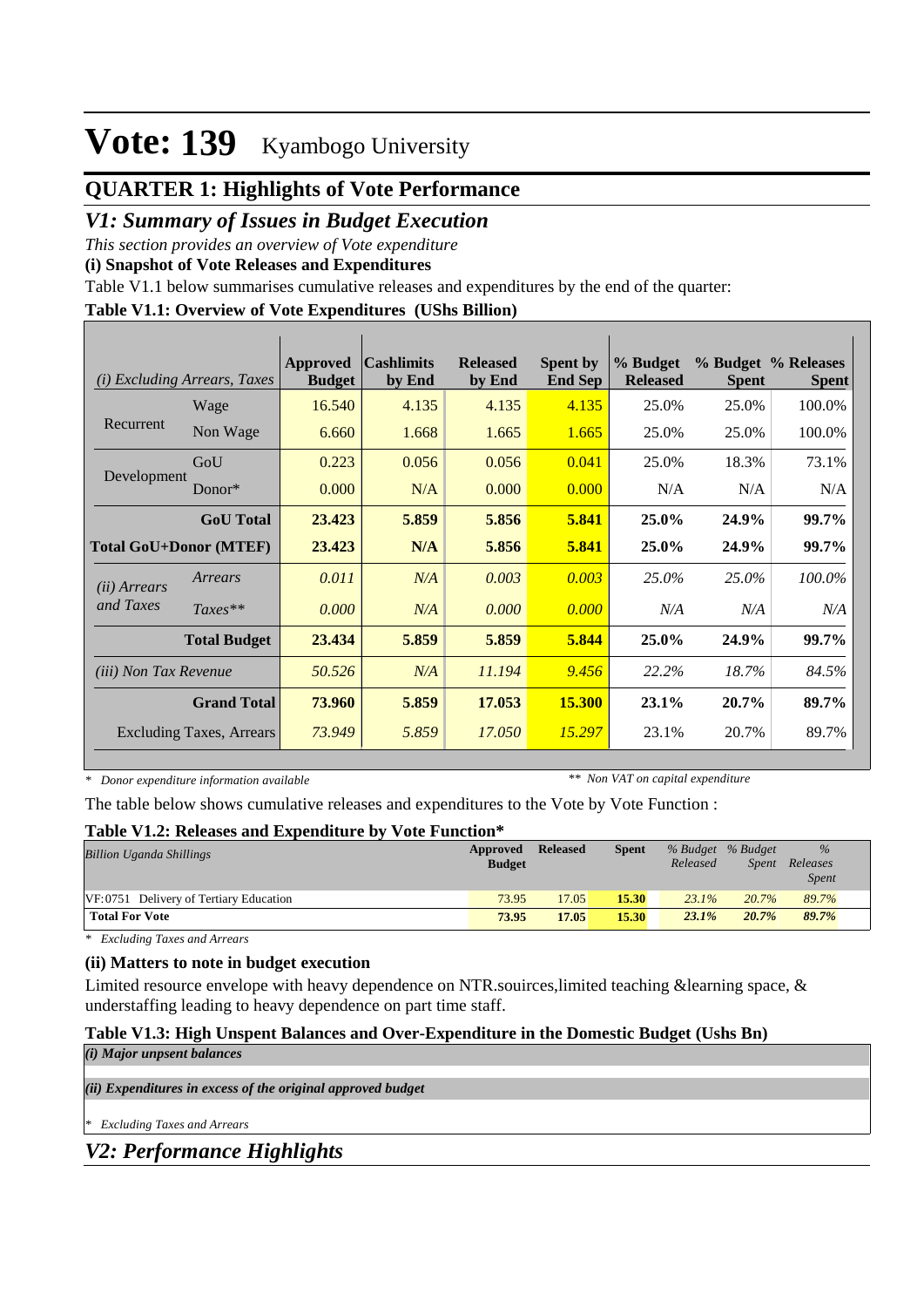## **QUARTER 1: Highlights of Vote Performance**

*This section provides highlights of output performance, focusing on key outputs and actions impelemented to improve section performance.*

### **Table V2.1: Key Vote Output Indicators and Expenditures\***

| Vote, Vote Function<br>Key Output                         | <b>Approved Budget and</b><br><b>Planned outputs</b>                                                                                                                                                                                                                                                   | <b>Cumulative Expenditure</b><br>and Performance                                                                                                                                                                                                                                                                                                                                                                                                                                                                                                                                                                                                                                                                                                                                                                                                                                                                                                                                                                 | <b>Status and Reasons for any</b><br><b>Variation from Plans</b> |
|-----------------------------------------------------------|--------------------------------------------------------------------------------------------------------------------------------------------------------------------------------------------------------------------------------------------------------------------------------------------------------|------------------------------------------------------------------------------------------------------------------------------------------------------------------------------------------------------------------------------------------------------------------------------------------------------------------------------------------------------------------------------------------------------------------------------------------------------------------------------------------------------------------------------------------------------------------------------------------------------------------------------------------------------------------------------------------------------------------------------------------------------------------------------------------------------------------------------------------------------------------------------------------------------------------------------------------------------------------------------------------------------------------|------------------------------------------------------------------|
| <b>Vote Function: 0751 Delivery of Tertiary Education</b> |                                                                                                                                                                                                                                                                                                        |                                                                                                                                                                                                                                                                                                                                                                                                                                                                                                                                                                                                                                                                                                                                                                                                                                                                                                                                                                                                                  |                                                                  |
| Output: 075101                                            | <b>Teaching and Traini</b>                                                                                                                                                                                                                                                                             |                                                                                                                                                                                                                                                                                                                                                                                                                                                                                                                                                                                                                                                                                                                                                                                                                                                                                                                                                                                                                  |                                                                  |
|                                                           | Description of Performance: Post graduate & undergraduate<br>students trained $\&$<br>& developed (by<br>faculties), Academic departments programmes have been<br>supported $&$<br>coordinated, collaborations, linka include: 1-certificate in deaf<br>ges, affiliation & partnerships<br>established | 1- $20,068$ students were<br>Trainned for both post graduate<br>examined, programmes reviewed & under graduate programmes<br>2- Reviewed of the following<br>considered by senate & these<br>,blindness & miltisensory<br>2-Diploma ineducation early<br>child development 3-Masters of<br>science in Nutrition policy &<br>governance 4-Masters of science<br>in Engineering mgt<br>$5-$<br>Masters of science in<br>Enviuronmental engineering 6-<br>Post graduate Diploma in<br>computer science 7-Masters of<br>education early childhood<br>developoment 8-Masters of arts<br>in History 9-Post graduate<br>diploma in physical Education<br>& sports 10-Masters of special<br>Needs Education & inclusion.<br>3 - Allowances were paid for<br>teaching, setting exams, academic<br>field work & support for<br>industrial training &school<br>practice.<br>4- The university has suscribed<br>to e-Research platforms<br>research Africa & ,e - Learning<br>library services for the<br>university library | N/A                                                              |
| Performance Indicators:                                   |                                                                                                                                                                                                                                                                                                        |                                                                                                                                                                                                                                                                                                                                                                                                                                                                                                                                                                                                                                                                                                                                                                                                                                                                                                                                                                                                                  |                                                                  |
| No. of students graduating                                | 8,532                                                                                                                                                                                                                                                                                                  |                                                                                                                                                                                                                                                                                                                                                                                                                                                                                                                                                                                                                                                                                                                                                                                                                                                                                                                                                                                                                  |                                                                  |
| No. of students examined                                  | 47,196                                                                                                                                                                                                                                                                                                 |                                                                                                                                                                                                                                                                                                                                                                                                                                                                                                                                                                                                                                                                                                                                                                                                                                                                                                                                                                                                                  |                                                                  |
| No. of programmes offered                                 | 103                                                                                                                                                                                                                                                                                                    |                                                                                                                                                                                                                                                                                                                                                                                                                                                                                                                                                                                                                                                                                                                                                                                                                                                                                                                                                                                                                  |                                                                  |
| <b>Output Cost:</b>                                       | UShs Bn:<br>18.715                                                                                                                                                                                                                                                                                     | UShs Bn:                                                                                                                                                                                                                                                                                                                                                                                                                                                                                                                                                                                                                                                                                                                                                                                                                                                                                                                                                                                                         | 23.0%<br>4.307 % Budget Spent:                                   |
| Output: 075103                                            | Outreach                                                                                                                                                                                                                                                                                               |                                                                                                                                                                                                                                                                                                                                                                                                                                                                                                                                                                                                                                                                                                                                                                                                                                                                                                                                                                                                                  |                                                                  |
|                                                           |                                                                                                                                                                                                                                                                                                        | Description of Performance: Community activities enhanced. Outreach activities were carried N/A<br>out to the community this<br>included safe male<br>circumcission of 89 members<br>, HIV treatment of 54 members<br>& councelling to 504 members<br>of the University & sorounding<br>community.                                                                                                                                                                                                                                                                                                                                                                                                                                                                                                                                                                                                                                                                                                               |                                                                  |
|                                                           |                                                                                                                                                                                                                                                                                                        |                                                                                                                                                                                                                                                                                                                                                                                                                                                                                                                                                                                                                                                                                                                                                                                                                                                                                                                                                                                                                  |                                                                  |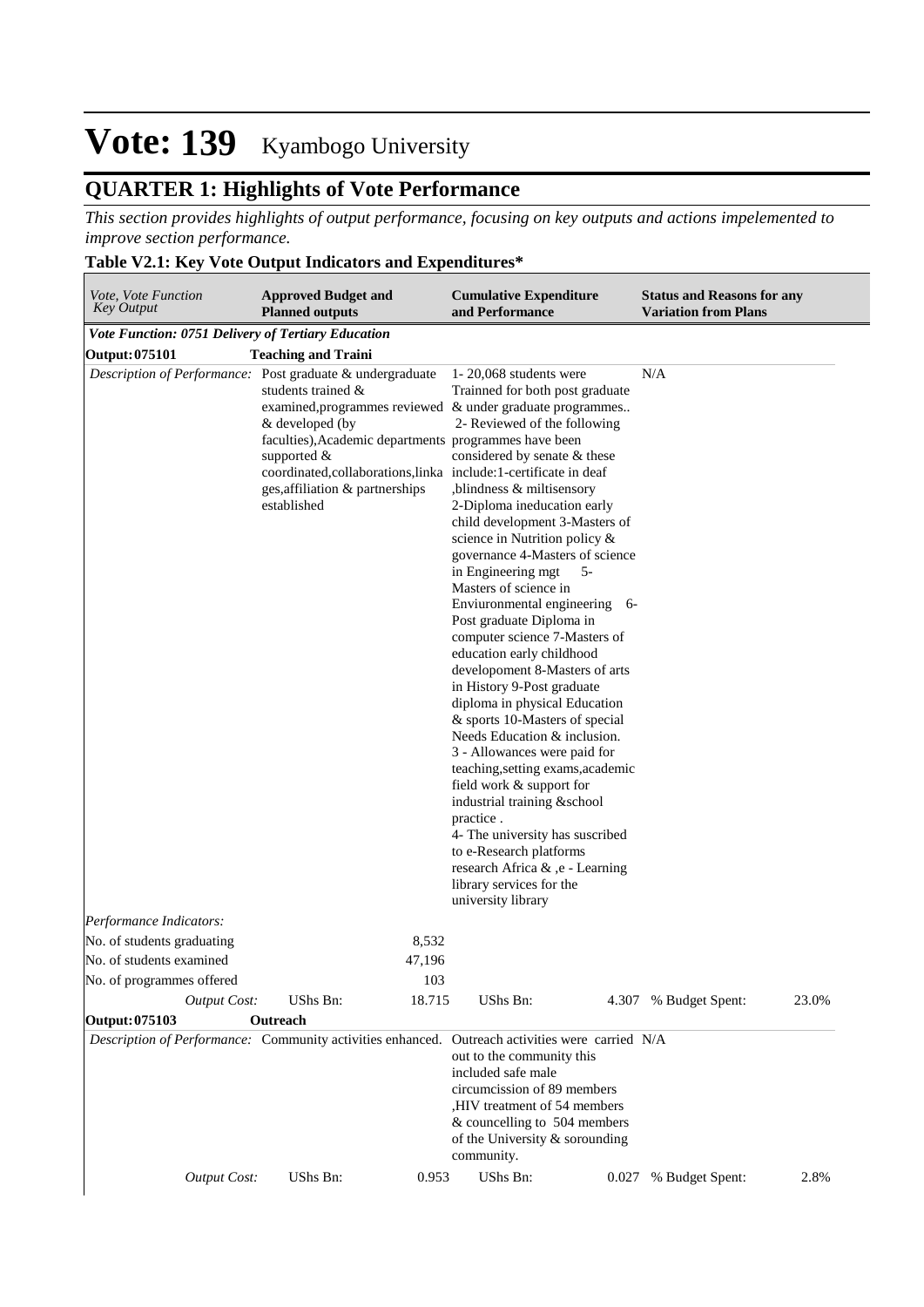## **QUARTER 1: Highlights of Vote Performance**

| <i>Vote, Vote Function</i><br><b>Key Output</b>              | <b>Approved Budget and</b><br><b>Planned outputs</b> |       | <b>Cumulative Expenditure</b><br>and Performance                                                            | <b>Status and Reasons for any</b><br>Variation from Plans |       |  |  |
|--------------------------------------------------------------|------------------------------------------------------|-------|-------------------------------------------------------------------------------------------------------------|-----------------------------------------------------------|-------|--|--|
| Output: 075104                                               | <b>Students' Welfare</b>                             |       |                                                                                                             |                                                           |       |  |  |
| <i>Description of Performance:</i> Improved students welfare |                                                      |       | The University was able to feed N/A<br>2,574 students $&$ to<br>accommodate 1,500 in halls of<br>residents. |                                                           |       |  |  |
| Performance Indicators:                                      |                                                      |       |                                                                                                             |                                                           |       |  |  |
| No. of students paid living<br>out allowance                 |                                                      | 1160  |                                                                                                             |                                                           |       |  |  |
| No. of students accomodated                                  |                                                      | 1,450 |                                                                                                             |                                                           |       |  |  |
| <b>Output Cost:</b>                                          | UShs Bn:                                             | 1.904 | UShs Bn:<br>1.025                                                                                           | % Budget Spent:                                           | 53.8% |  |  |
| <b>Vote Function Cost</b>                                    | <b>UShs Bn:</b>                                      |       | 73.949 UShs Bn:<br>15.297                                                                                   | % Budget Spent:                                           | 20.7% |  |  |
| <b>Cost of Vote Services:</b>                                | UShs $Bn$ :                                          |       | <b>73.949</b> <i>UShs Bn:</i><br>15.297                                                                     | % Budget Spent:                                           | 20.7% |  |  |

*\* Excluding Taxes and Arrears*

manual reporting due to lack of integration of Navision & e-Kampus systems,lengthy & manual mode of payment for goods & services .

#### **Table V2.2: Implementing Actions to Improve Vote Performance**

### *V3: Details of Releases and Expenditure*

*This section provides a comprehensive summary of the outputs delivered by the Vote and further details of Vote expenditures by Vote Function and Expenditure Item.*

#### **Table V3.1: GoU Releases and Expenditure by Output\***

| <b>Billion Uganda Shillings</b>                               | Approved<br><b>Budget</b> | <b>Released</b> | <b>Spent</b> | $%$ GoU<br><b>Budget</b><br>Released | $%$ GoU<br><b>Budget</b><br><i>Spent</i> | $%$ GoU<br>Releases<br><i>Spent</i> |
|---------------------------------------------------------------|---------------------------|-----------------|--------------|--------------------------------------|------------------------------------------|-------------------------------------|
| VF:0751 Delivery of Tertiary Education                        | 23.42                     | 5.86            | 5.84         | 25.0%                                | 24.9%                                    | 99.7%                               |
| Class: Outputs Provided                                       | 22.36                     | 5.59            | 5.59         | $25.0\%$                             | $25.0\%$                                 | $100.0\%$                           |
| 075101 Teaching and Training                                  | 6.11                      | 1.53            | 1.53         | 25.1%                                | 25.1%                                    | $100.0\%$                           |
| 075102 Research, consultancy and publications                 | 0.05                      | 0.01            | 0.01         | $25.0\%$                             | 25.0%                                    | $100.0\%$                           |
| 075103 Outreach                                               | 0.08                      | 0.02            | 0.02         | $25.0\%$                             | $25.0\%$                                 | $100.0\%$                           |
| 075104 Students' Welfare                                      | 1.00                      | 0.25            | 0.25         | $25.0\%$                             | $25.0\%$                                 | 100.0%                              |
| 075105 Administration and Support Services                    | 15.11                     | 3.77            | 3.77         | $25.0\%$                             | 25.0%                                    | 100.0%                              |
| Class: Outputs Funded                                         | 0.84                      | 0.21            | 0.21         | $25.0\%$                             | $25.0\%$                                 | $100.0\%$                           |
| 075151 Guild services                                         | 0.84                      | 0.21            | 0.21         | $25.0\%$                             | $25.0\%$                                 | $100.0\%$                           |
| Class: Capital Purchases                                      | 0.22                      | 0.06            | 0.04         | $25.0\%$                             | 18.3%                                    | 73.1%                               |
| 075172 Government Buildings and Administrative Infrastructure | 0.16                      | 0.04            | 0.04         | $25.0\%$                             | $25.0\%$                                 | $100.0\%$                           |
| 075177 Purchase of Specialised Machinery & Equipment          | 0.06                      | 0.02            | 0.00         | $25.0\%$                             | $0.0\%$                                  | $0.0\%$                             |
| <b>Total For Vote</b>                                         | 23.42                     | 5.86            | 5.84         | $25.0\%$                             | 24.9%                                    | 99.7%                               |

*\* Excluding Taxes and Arrears*

#### **Table V3.2: 2014/15 GoU Expenditure by Item**

| <b>Billion Uganda Shillings</b>       | Approved<br><b>Budget</b> | <b>Releases</b> | <b>Expend-</b><br>iture | % Budged<br><b>Released</b> | % Budget<br><b>Spent</b> | %Releases<br><b>Spent</b> |
|---------------------------------------|---------------------------|-----------------|-------------------------|-----------------------------|--------------------------|---------------------------|
| <b>Output Class: Outputs Provided</b> | 22.36                     | 5.59            | 5.59                    | $25.0\%$                    | 25.0%                    | $100.0\%$                 |
| 211101 General Staff Salaries         | 16.54                     | 4.14            | 4.14                    | 25.0%                       | 25.0%                    | 100.0%                    |
| $ 211103$ Allowances                  | 1.06                      | 0.26            | 0.26                    | 25.0%                       | 25.0%                    | 100.0%                    |
| 212101 Social Security Contributions  | 1.61                      | 0.40            | 0.40                    | 25.0%                       | 25.0%                    | 100.0%                    |
|                                       |                           |                 |                         |                             |                          |                           |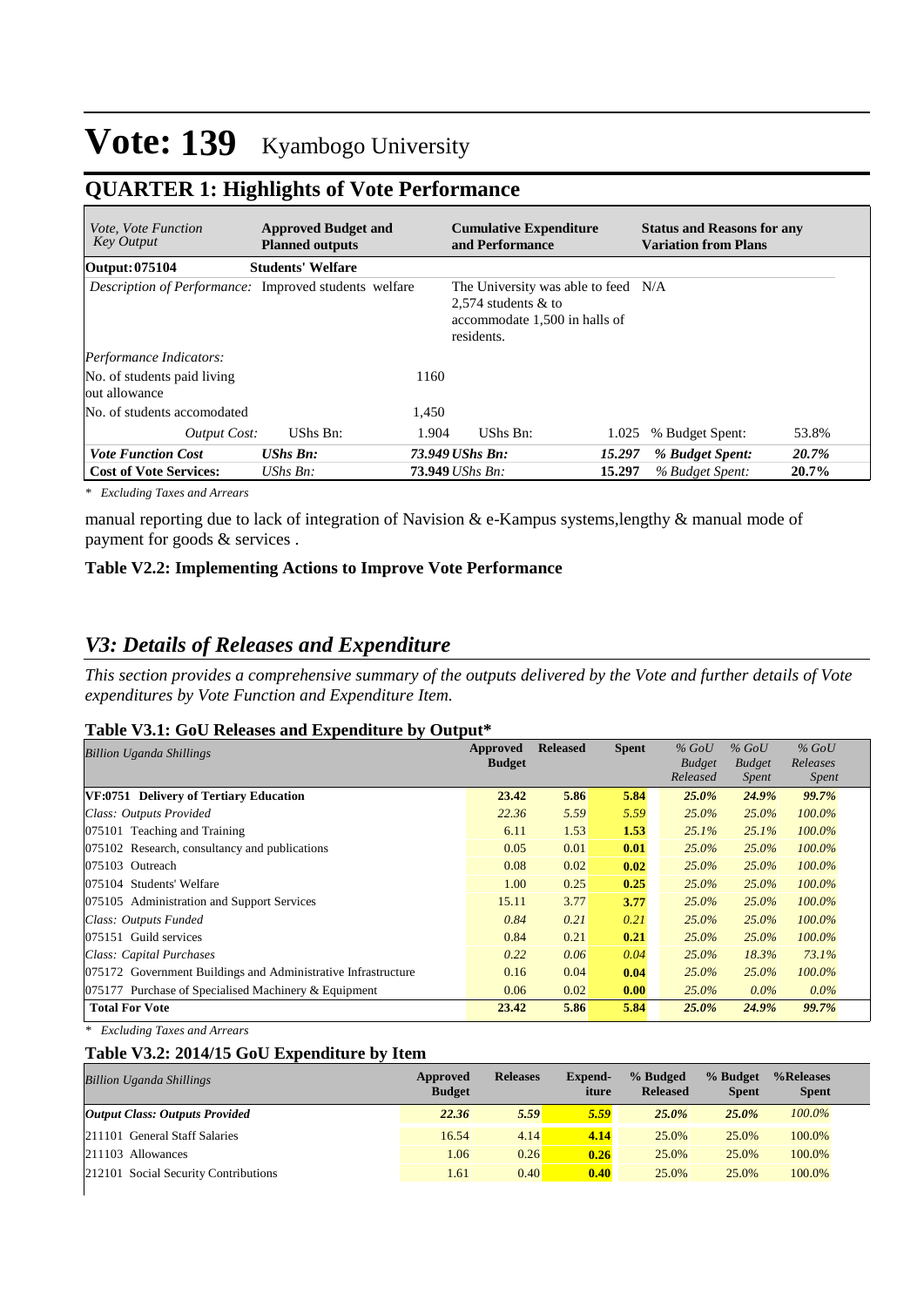## **QUARTER 1: Highlights of Vote Performance**

| <b>Billion Uganda Shillings</b>                         | <b>Approved</b><br><b>Budget</b> | <b>Releases</b> | <b>Expend-</b><br>iture | % Budged<br><b>Released</b> | % Budget<br><b>Spent</b> | %Releases<br><b>Spent</b> |
|---------------------------------------------------------|----------------------------------|-----------------|-------------------------|-----------------------------|--------------------------|---------------------------|
| 213001 Medical expenses (To employees)                  | 0.04                             | 0.01            | 0.01                    | 25.0%                       | 25.0%                    | 100.0%                    |
| 213002 Incapacity, death benefits and funeral expenses  | 0.06                             | 0.02            | 0.02                    | 25.0%                       | 25.0%                    | 100.0%                    |
| 213004 Gratuity Expenses                                | 0.06                             | 0.01            | 0.01                    | 25.0%                       | 25.0%                    | 100.0%                    |
| 221001 Advertising and Public Relations                 | 0.04                             | 0.01            | 0.01                    | 25.0%                       | 25.0%                    | 100.0%                    |
| 221002 Workshops and Seminars                           | 0.00                             | 0.00            | 0.00                    | 25.0%                       | 25.0%                    | 100.0%                    |
| 221003 Staff Training                                   | 0.05                             | 0.01            | 0.01                    | 25.0%                       | 25.0%                    | 100.0%                    |
| 221004 Recruitment Expenses                             | 0.03                             | 0.01            | 0.01                    | 25.0%                       | 25.0%                    | 100.0%                    |
| 221005 Hire of Venue (chairs, projector, etc)           | 0.02                             | 0.01            | 0.01                    | 25.0%                       | 25.0%                    | 100.0%                    |
| 221006 Commissions and related charges                  | 0.02                             | 0.01            | 0.01                    | 25.0%                       | 25.0%                    | 100.0%                    |
| 221007 Books, Periodicals & Newspapers                  | 0.06                             | 0.01            | 0.01                    | 25.0%                       | 25.0%                    | 100.0%                    |
| 221008 Computer supplies and Information Technology (IT | 0.03                             | 0.01            | 0.01                    | 25.0%                       | 25.0%                    | 100.0%                    |
| 221009 Welfare and Entertainment                        | 0.05                             | 0.01            | 0.01                    | 25.0%                       | 25.0%                    | 100.0%                    |
| 221010 Special Meals and Drinks                         | 1.00                             | 0.25            | 0.25                    | 25.0%                       | 25.0%                    | 100.0%                    |
| 221011 Printing, Stationery, Photocopying and Binding   | 0.18                             | 0.05            | 0.05                    | 25.0%                       | 25.0%                    | 100.0%                    |
| 221012 Small Office Equipment                           | 0.01                             | 0.00            | 0.00                    | 25.0%                       | 25.0%                    | 100.0%                    |
| 221014 Bank Charges and other Bank related costs        | 0.01                             | 0.00            | 0.00                    | 25.0%                       | 25.0%                    | 100.0%                    |
| 222001 Telecommunications                               | 0.02                             | 0.01            | 0.01                    | 25.0%                       | 25.0%                    | 100.0%                    |
| 222002 Postage and Courier                              | 0.01                             | 0.00            | 0.00                    | 25.0%                       | 25.0%                    | 100.0%                    |
| 223001 Property Expenses                                | 0.01                             | 0.00            | 0.00                    | 25.0%                       | 25.0%                    | 100.0%                    |
| 223002 Rates                                            | 0.03                             | 0.01            | 0.01                    | 25.0%                       | 25.0%                    | 100.0%                    |
| 223004 Guard and Security services                      | 0.02                             | 0.01            | 0.01                    | 25.0%                       | 25.0%                    | 100.0%                    |
| 223005 Electricity                                      | 0.75                             | 0.19            | 0.19                    | 25.0%                       | 25.0%                    | 100.0%                    |
| 223006 Water                                            | 0.23                             | 0.06            | 0.06                    | 25.0%                       | 25.0%                    | 100.0%                    |
| 223007 Other Utilities- (fuel, gas, firewood, charcoal) | 0.04                             | 0.01            | 0.01                    | 25.0%                       | 25.0%                    | 100.0%                    |
| 224001 Medical and Agricultural supplies                | 0.08                             | 0.02            | 0.02                    | 25.0%                       | 25.0%                    | 100.0%                    |
| 226001 Insurances                                       | 0.02                             | 0.01            | 0.01                    | 25.0%                       | 25.0%                    | 100.0%                    |
| 227001 Travel inland                                    | 0.03                             | 0.01            | 0.01                    | 25.0%                       | 25.0%                    | 100.0%                    |
| 227002 Travel abroad                                    | 0.02                             | 0.01            | 0.01                    | 25.0%                       | 25.0%                    | 100.0%                    |
| 227003 Carriage, Haulage, Freight and transport hire    | 0.01                             | 0.00            | 0.00                    | 25.0%                       | 25.0%                    | 100.0%                    |
| 227004 Fuel, Lubricants and Oils                        | 0.02                             | 0.00            | 0.00                    | 25.0%                       | 25.0%                    | 100.0%                    |
| 228001 Maintenance - Civil                              | 0.05                             | 0.01            | 0.01                    | 25.0%                       | 25.0%                    | 100.0%                    |
| 228002 Maintenance - Vehicles                           | 0.07                             | 0.02            | 0.02                    | 25.0%                       | 25.0%                    | 100.0%                    |
| 228003 Maintenance – Machinery, Equipment & Furniture   | 0.05                             | 0.01            | 0.01                    | 25.0%                       | 25.0%                    | 100.0%                    |
| 282103 Scholarships and related costs                   | 0.05                             | 0.01            | 0.01                    | 25.0%                       | 25.0%                    | 100.0%                    |
| <b>Output Class: Outputs Funded</b>                     | 0.84                             | 0.21            | 0.21                    | 25.0%                       | 25.0%                    | 100.0%                    |
| 263106 Other Current grants (Current)                   | 0.84                             | 0.21            | 0.21                    | 25.0%                       | 25.0%                    | 100.0%                    |
| <b>Output Class: Capital Purchases</b>                  | 0.22                             | 0.06            | 0.04                    | 25.0%                       | 18.3%                    | 73.1%                     |
| 231001 Non Residential buildings (Depreciation)         | 0.16                             | 0.04            | 0.04                    | 25.0%                       | 25.0%                    | 100.0%                    |
| 231005 Machinery and equipment                          | 0.06                             | 0.02            | 0.00                    | 25.0%                       | $0.0\%$                  | 0.0%                      |
| <b>Output Class: Arrears</b>                            | 0.01                             | 0.00            | 0.00                    | 25.0%                       | 25.0%                    | $100.0\%$                 |
| 321614 Electricity arrears (Budgeting)                  | 0.01                             | 0.00            | 0.00                    | 25.0%                       | 25.0%                    | 100.0%                    |
| <b>Grand Total:</b>                                     | 23.43                            | 5.86            | 5.84                    | 25.0%                       | 24.9%                    | 99.7%                     |
| <b>Total Excluding Taxes and Arrears:</b>               | 23.42                            | 5.86            | 5.84                    | 25.0%                       | 24.9%                    | 99.7%                     |

### **Table V3.3: GoU Releases and Expenditure by Project and Programme\***

| <b>Billion Uganda Shillings</b>        | Approved      | <b>Released</b> | <b>Spent</b> | $%$ GoU       | $%$ GoU       | $%$ GoU      |  |
|----------------------------------------|---------------|-----------------|--------------|---------------|---------------|--------------|--|
|                                        | <b>Budget</b> |                 |              | <b>Budget</b> | <b>Budget</b> | Releases     |  |
|                                        |               |                 |              | Released      | <b>Spent</b>  | <i>Spent</i> |  |
| VF:0751 Delivery of Tertiary Education | 23.42         | 5.86            | 5.84         | $25.0\%$      | 24.9%         | 99.7%        |  |
| <b>Recurrent Programmes</b>            |               |                 |              |               |               |              |  |
| 01<br>Headquarter                      | 23.20         | 5.80            | 5.80         | $25.0\%$      | $25.0\%$      | $100.0\%$    |  |